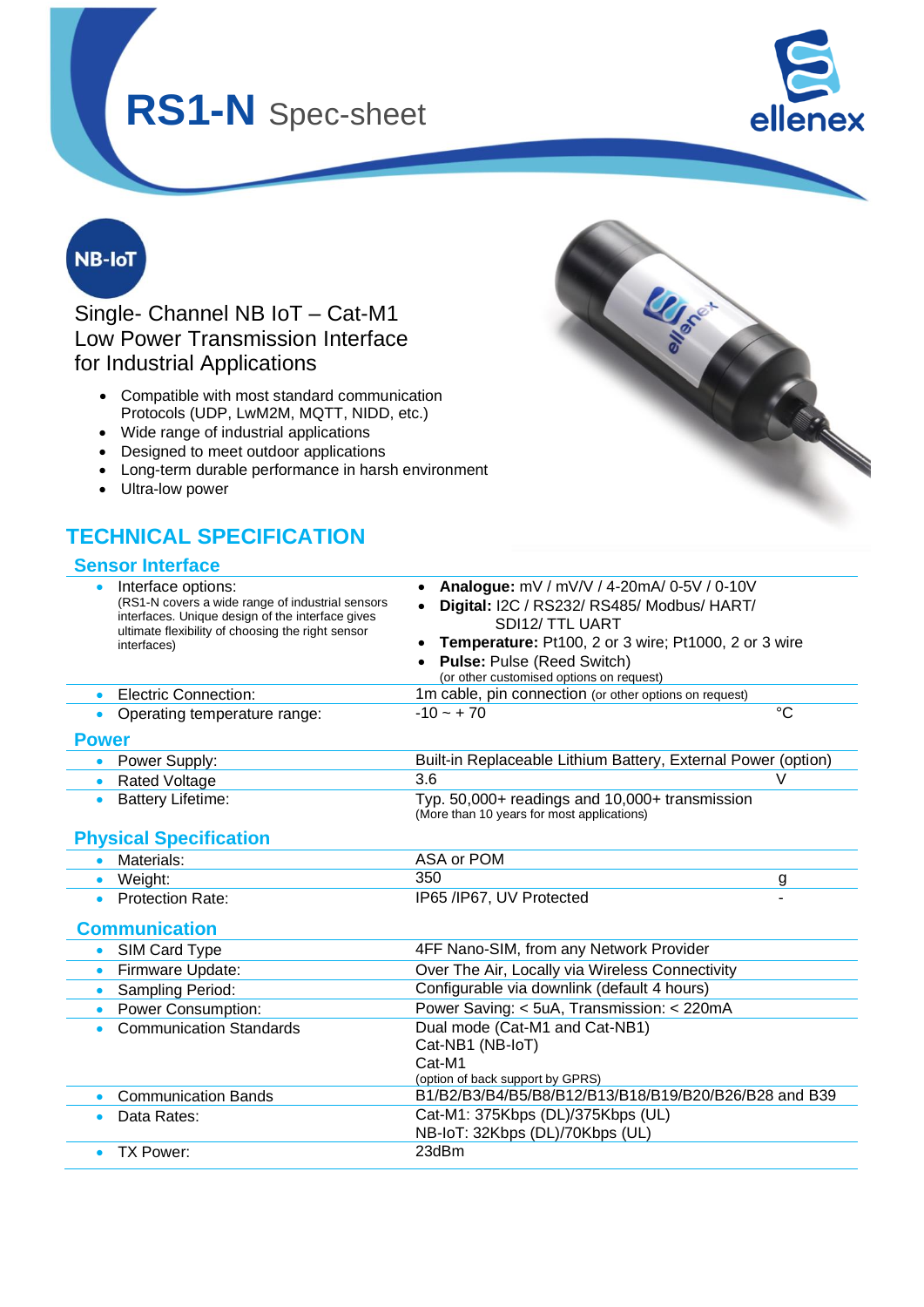

| • Min Receiver Sensitivity: | Cat-M1: -107dBm                            |
|-----------------------------|--------------------------------------------|
|                             | NB-IoT: -113dBm                            |
| Antenna:                    | Internal (Default)/ External               |
|                             | (customised options available)             |
| • Optional Features:        | • Attach without PDN (Packet Data Network) |
|                             | • Support for IPV6                         |
|                             | <b>SMS</b> communication                   |
|                             | Mobility support (Cat-M1 only)             |
|                             |                                            |

## **NETWORK CONNECTION AND VISUALISATION**

#### **Network Integration**

Pre-configured or configurable to all main narrow band networks (3, A1, AT&T, China Mobile, DU, Etisalat, KPN, M1 Singapore, Optus, Orange, Proximus, Spark, Sprint, Swisscom, Telefonica, Telstra, T-Mobile, Verizon, Vodafone, 1NCE, Emnify and any other network)

#### **Visualisation and Data Management**

Ellenex white label microservice platform and Integratable to all main IIoT platforms directly or through the API(AWS, Azure, PTC ThingWorx, Bosch IoT, Cisco Jasper & Kinetic, Sierra Numerex, MathWorks ThingSpeak, GE Digital Predix, LandisGyr, Siemens MindSphere, Cumulocity, myDevices, Ubidots, TagoIO, AllThingsTalk Maker, HPE IoT and any other major IoT platform).

#### **Ellenex Platform Main Features**

- Encrypted ultra-low power communication protocol
- Advanced device inventory
- Integration APIs for enterprise systems
- Multi-tenant role-based access control
- Data export and import
- White-label platform for enterprise runs on private account
- Variable alarm setting for high and low thresholds and multi-channel alerting
- Sampling and transmission interval configuration
- Transmission condition configuration
- Other configurations and customisation available on request

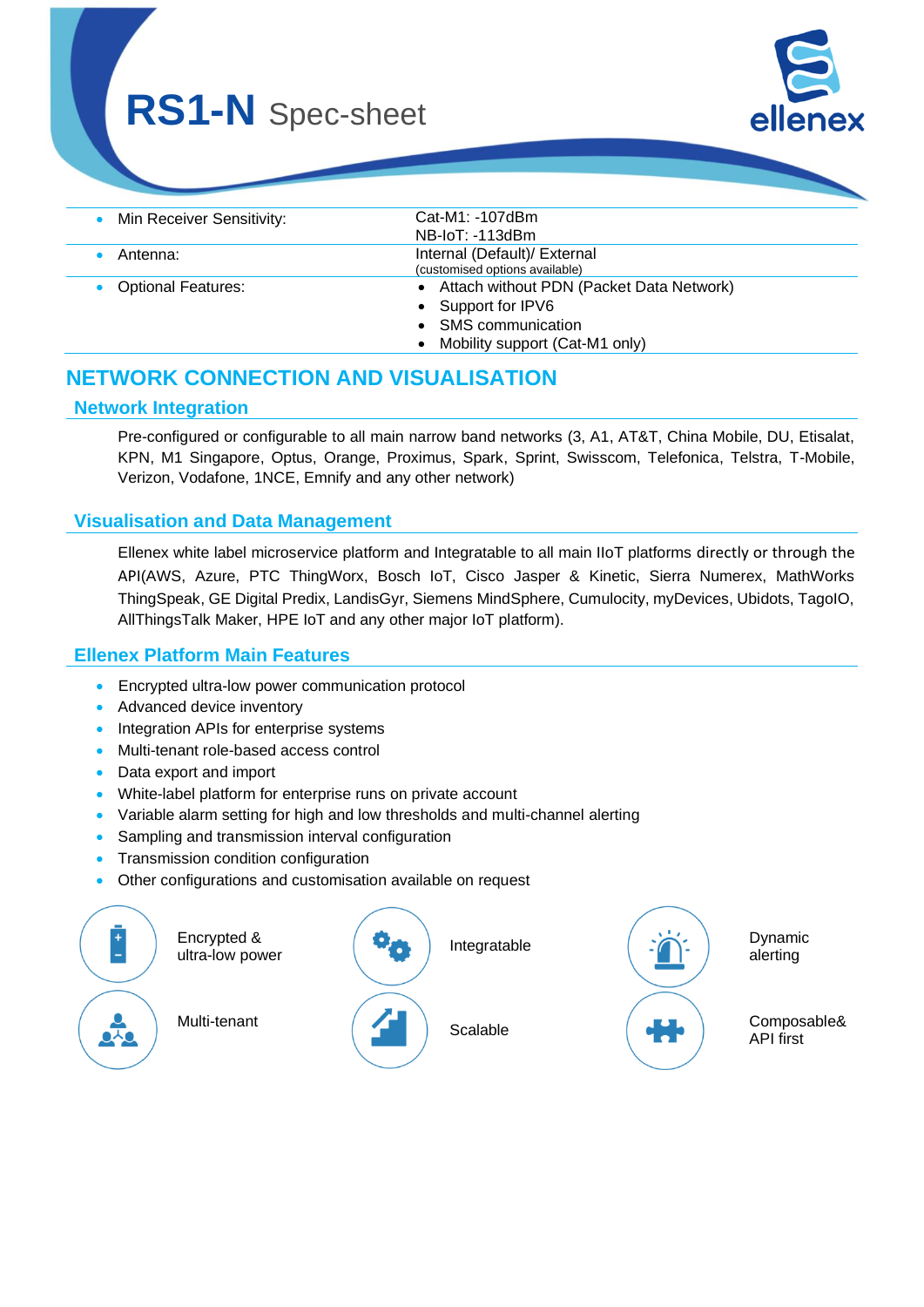

### **MODEL GUIDE**



## **APPLICATIONS**

- Pump Performance Monitoring
- Water Pipeline Pressure Monitoring
- Pressurised System Monitoring
- Chiller and Cooling System Monitoring
- Hydraulic and Pneumatic Systems Monitoring
- Liquid Storage Level Monitoring
- Spraying System Monitoring
- Air Compressor Monitoring